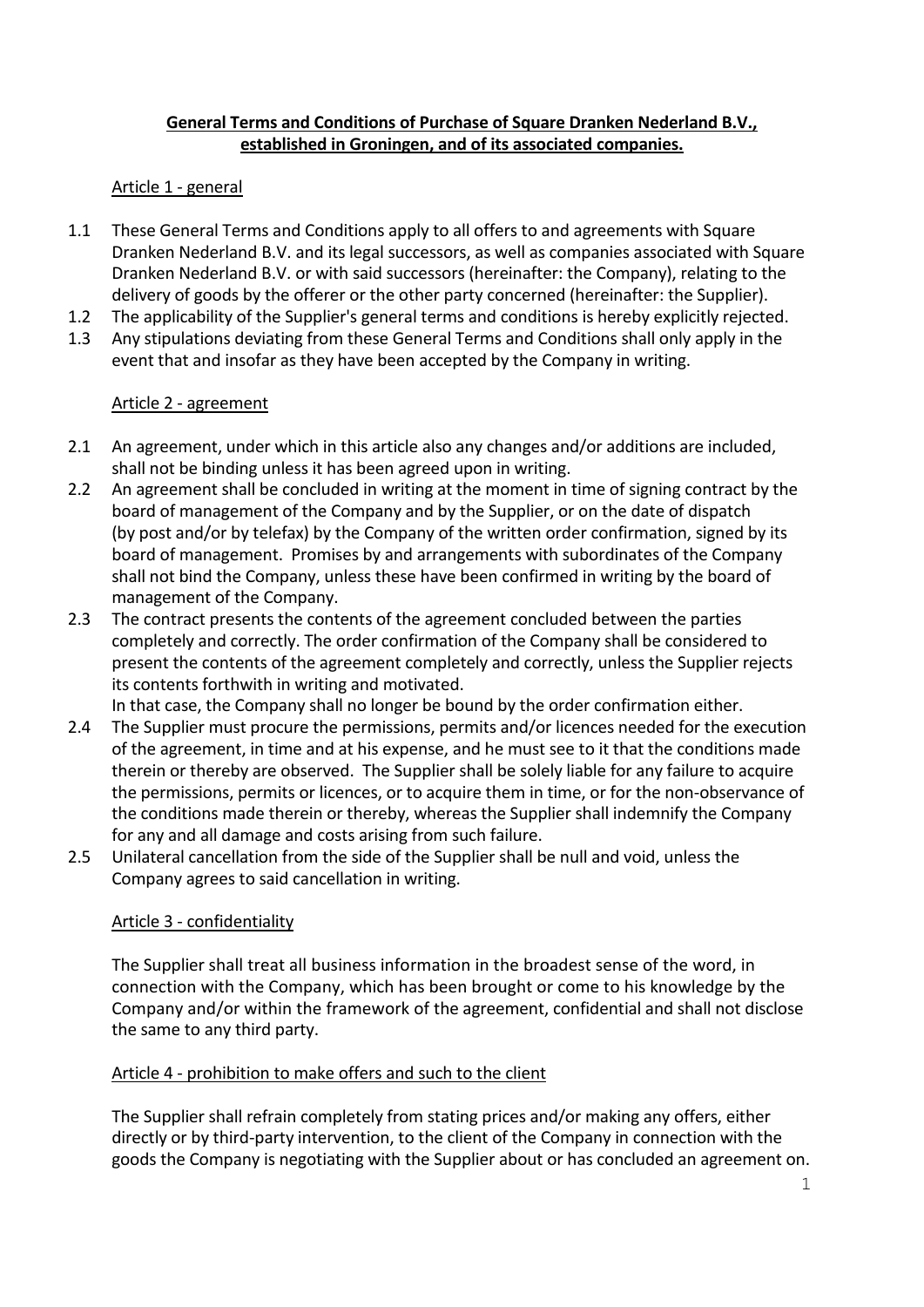# Article 5 - industrial and intellectual property rights

- 5.1 The Supplier guarantees that (the use of) the delivered goods does not infringe any and all (logotype) trademark rights, copyrights or any other industrial or intellectual property rights of third parties (referred to hereinafter as: IP right holders) or any other rights of third parties.
- 5.2 The Supplier guarantees that the delivered goods have been brought to market by the IP right holder itself, or with its permission, in the countries of the European Economic Area (EEA), also if the Supplier did not buy the goods from the IP right holder itself. The Supplier guarantees that the delivered goods are fit for sale in the EEA market and that they may be freely traded in the EEA market.
- 5.3 The Supplier indemnifies the Company and its client(s) against all claims related to circumstances of which the Supplier guaranteed the presence or absence in this article, and will compensate the Company, or its client(s) for any loss as well as the costs ensuing from such claims. If requested by the Company, the Supplier will furnish the names and other details of its own suppliers to the Company if the Company in its turn needs to furnish those details to a third party.
- 5.4 The Company has title to all the industrial and intellectual property rights that arise or result from the implementation of the agreement by the Supplier, its personnel or third parties who were involved in the implementation of the agreement by the Supplier.
- 5.5 The Supplier indemnifies the Company against all claims by third parties in respect of industrial and intellectual property rights relating to the delivered goods to which the Company has title, and will compensate the Company for any loss as well as the costs ensuing from such claims.

## Article 6 - prices

All prices shall be fixed and inclusive of turnover tax, import and export duties, excise duties and all further levies and taxes in connection with or in relation to the goods or the delivery. The prices shall furthermore be based on the Terms and Conditions (of delivery) mentioned in the following articles. There shall be no settlement in the event of increase of wages, prices of materials and the like.

## Article 7 - delivery - terms and conditions of delivery

7.1 Unless explicitly agreed upon otherwise, the delivery shall be made "Delivered Duty Paid" (DDP) at the place indicated by the Company. The interpretation of the Terms and Conditions of delivery shall be determined by the edition of the Incoterms which is most recently issued by the International

Chamber of Commerce at the time of conclusion of the agreement.

7.2 The Supplier shall deliver the goods on the date mentioned in the agreement, or not later than the last day of the term mentioned therein, and failing an agreed date or term, within 30 days.

Said date or term shall apply as a strict and final delivery date or term. A term of delivery mentioned in the agreement shall apply as of the date of conclusion of the agreement.

- 7.3 The Supplier shall be obliged to timely inform the Company about the exact time of delivery and about any threatening exceeding of the time of delivery.
- 7.4 At the request of the Company, the Supplier shall be obliged to deliver the goods at a later date than the agreed one and the Supplier shall do his utmost to deliver the goods at an earlier date than the agreed date, in the event that the Company considers this desirable,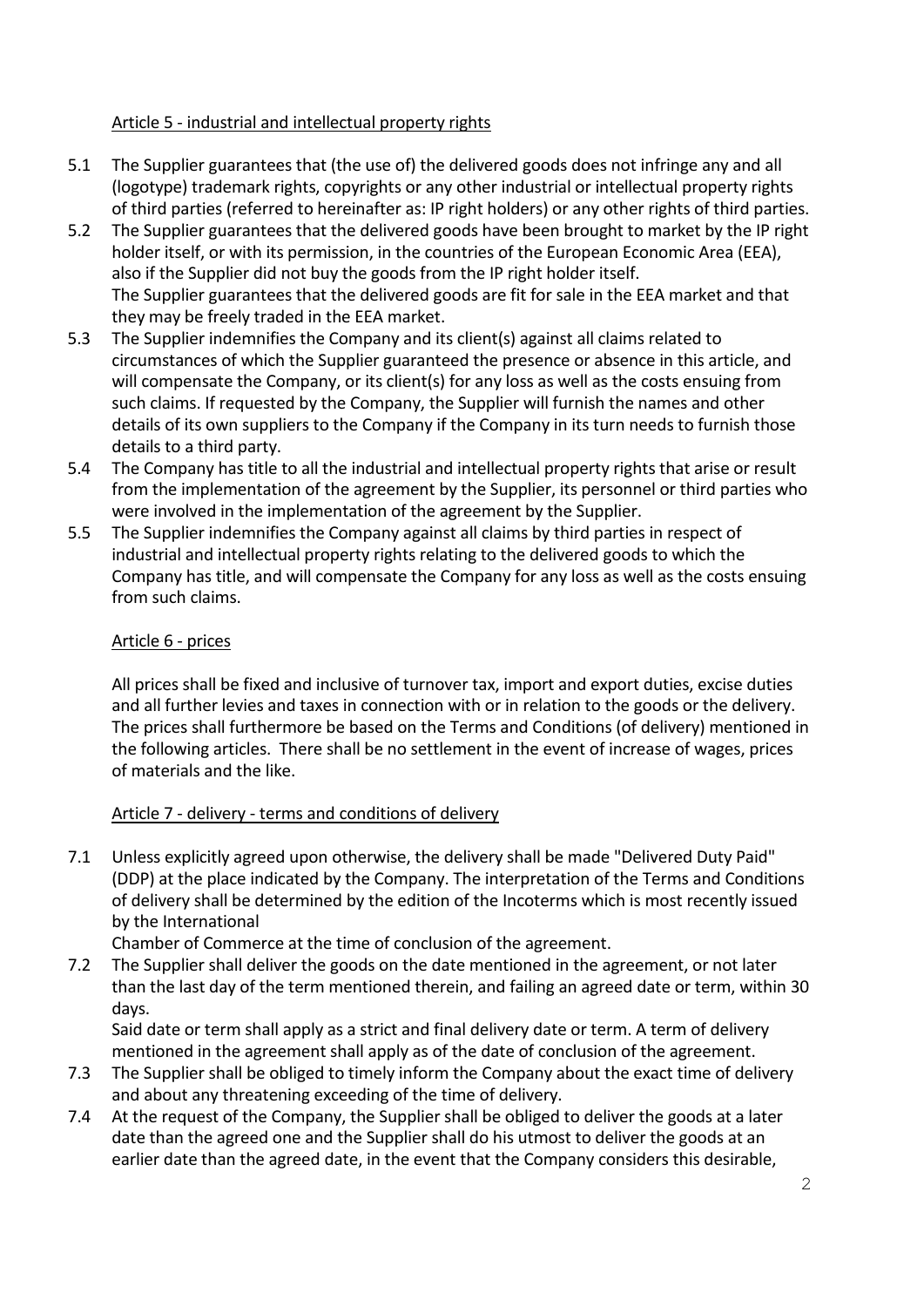without being entitled to any compensation of damage and costs because of this.

7.5 The Supplier shall only be entitled to make partial deliveries after prior written consent by the Company.

### Article 8 - transportation - unloading

- 8.1 Transportation and unloading of goods shall be at the expense and risk of the Supplier in accordance with the Terms and Conditions of delivery mentioned in the previous article.
- 8.2 The Supplier can on no account claim any compensation of damage and costs as a result of any possible delay arising at the unloading of delivered goods.
- 8.3 The Supplier must present a delivery note immediately at the unloading of the goods, so as to have said note signed for approval by a person authorized on behalf of the Company to do so. The signing of the delivery note shall solely be a confirmation of the receipt of the delivered goods and does not imply any approval of (the quality or the quantity) of the delivered goods and does not discharge the Supplier of any guarantee and/or liability. Nor can the signing of the delivery note result in a change of the agreement in any other way.
- 8.4 In any and all cases and notwithstanding the agreed Terms and Conditions of delivery, the Supplier shall be obliged to provide the documentation which is needed to transport the goods to the place of destination.

### Article 9 - packaging

- 9.1 The Supplier shall pack the goods with proper care. He shall be liable for damage and costs caused by insufficient packaging of and/or damage to and/or destruction of this packaging.
- 9.2 The Company shall not be obliged to pay the costs of packaging, unless explicitly agreed otherwise.
- 9.3 The Supplier shall take back any possible packaging of the goods at demand by the Company and shall collect said packaging at his expense at the Company's premises, at the same time refunding any costs charged for said packaging by the Supplier to the Company.

## Article 10 - quality

The Supplier shall guarantee that the delivered goods are:

- a. original and originating from the manufacturer and/or IP right holder stated on the packaging and labels (therefore not produced under licence either), as well as in accordance with the quality intended by said manufacturer and/or IP right holder and without any faults;
- b. regarding conservability as well as quality and taking into consideration usual terms suitable for sale to re-sellers and (finally) for sale to and use by consumers;
- c. provided with the original and with regard to design and colouring most recent packaging and labelling of the manufacturer and/or IP right holder;
- d. in accordance with the demands made in the agreement, the documents belonging to the agreement and/or made available, as well as with the norms and specifications set by the Company and samples approved by it; and
- e. in accordance with national, European and other international rules and regulations, including the requirement of the presence of the original batch or code numbers (identical on the packaging and on the labels) enabling the identification of the goods.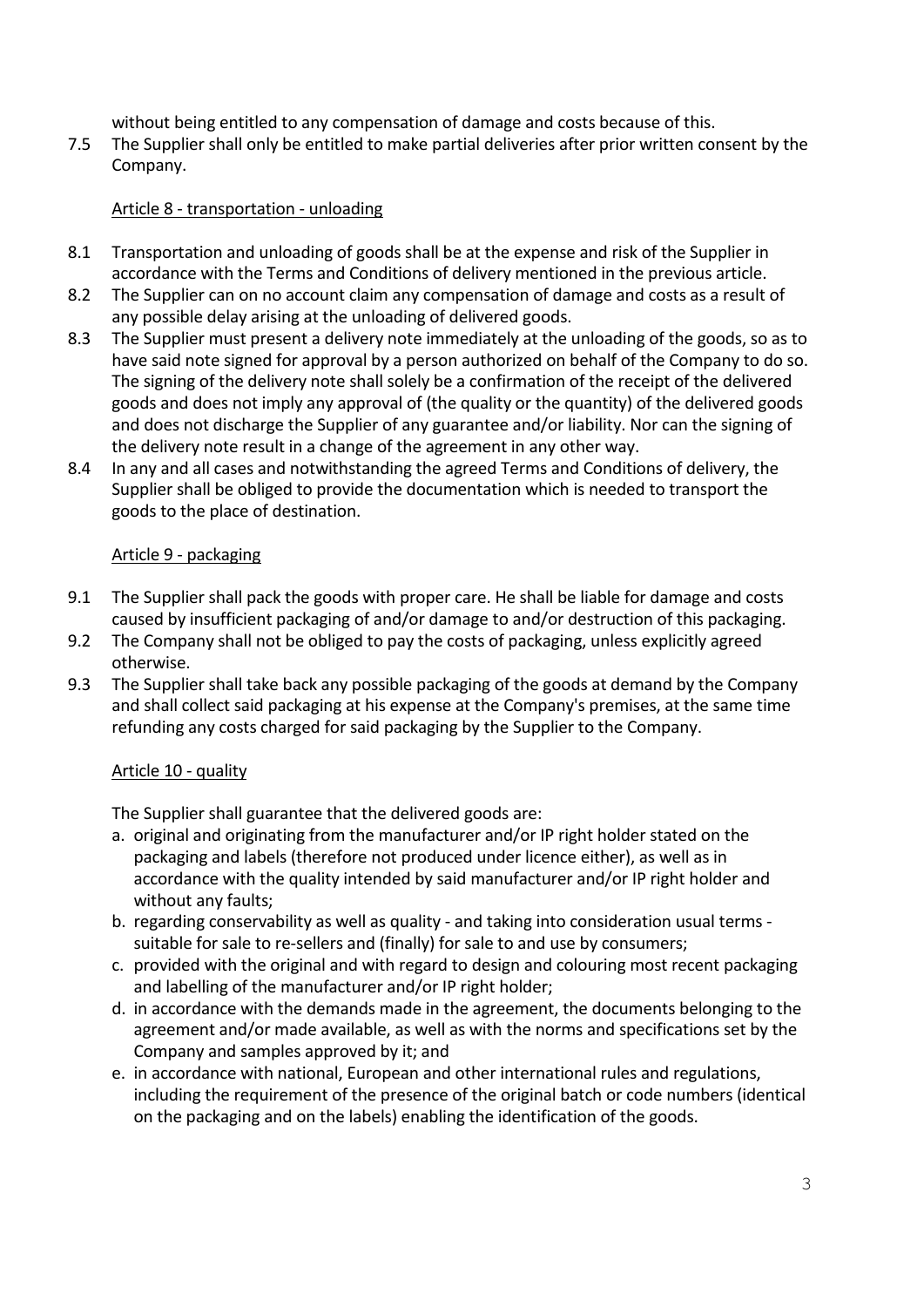# Article 11 - inspection

- 11.1 The Company or any third party designated by it shall at all times have the right to inspect or to test the goods, wherever these may be. The results of inspection or test or the omission thereof shall not discharge the Supplier of any guarantee and/or liability.
- 11.2 The Supplier shall provide all information and facilities needed for an inspection or test, including the necessary help regarding employees and materials.
- 11.3 The personnel costs of the Company or the designated third party concerned, made in connection with an inspection or a test, shall be payable by the Company. Any other costs shall be at the Supplier's expense.
- 11.4 The Company shall inform the Supplier forthwith of any rejection of goods. In that case, the Supplier shall be bound to repair or to replace the rejected goods at his expense within a time-limit to be stipulated by the Company, and in such a way that said goods do fulfil the approval requirements, without prejudice to any other rights of the Company. In case of rejection, goods already delivered must be taken back at the Company's request and at the expense of the Supplier.

Rejection shall also entitle the Company to suspend payment of the agreed price or instalment.

11.5 The Supplier shall give the Company the right to use or to put into use the delivered goods even before inspection or test has taken place.

# Article 12 - property and risk

- 12.1 The Supplier shall bear the risk for the goods until the moment in time at which said goods have been delivered and approved of by the Company in accordance with the previous articles.
- 12.2 In the event that the Company shall make any payment to the Supplier before the delivery of the goods, the goods said payment refers to or is attributable to, shall be the Company's property as of the time of payment.
- 12.3 In the event that the Company will be or will become the owner of (a part of) the goods already before the delivery and approval, then the Supplier shall be obliged to identify these goods on behalf of the Company and to take proper care of said identified goods, as well as to insure them and keep them insured for the benefit of those concerned.

## Article 13 - payment and settlement

- 13.1 Unless another term has been explicitly agreed upon and subject to any (suspension) rights the Company is entitled to, payment shall take place within sixty days after the last of the following moments in time:
	- a. the time of delivery of the goods;
	- b. the time of approval of the goods by the Company;
	- c. the time of receipt of an invoice by the Company, fulfilling the requirements stated in the following article.
- 13.2 Payment of the delivered goods shall not discharge the Supplier of any guarantee and/or liability.
- 13.3 In the event that it has been agreed that the Company shall make any payments in advance, the Company shall have the right at all times, before making said payments, to require from the Supplier the provision of a security which is sufficient at the Company's discretion.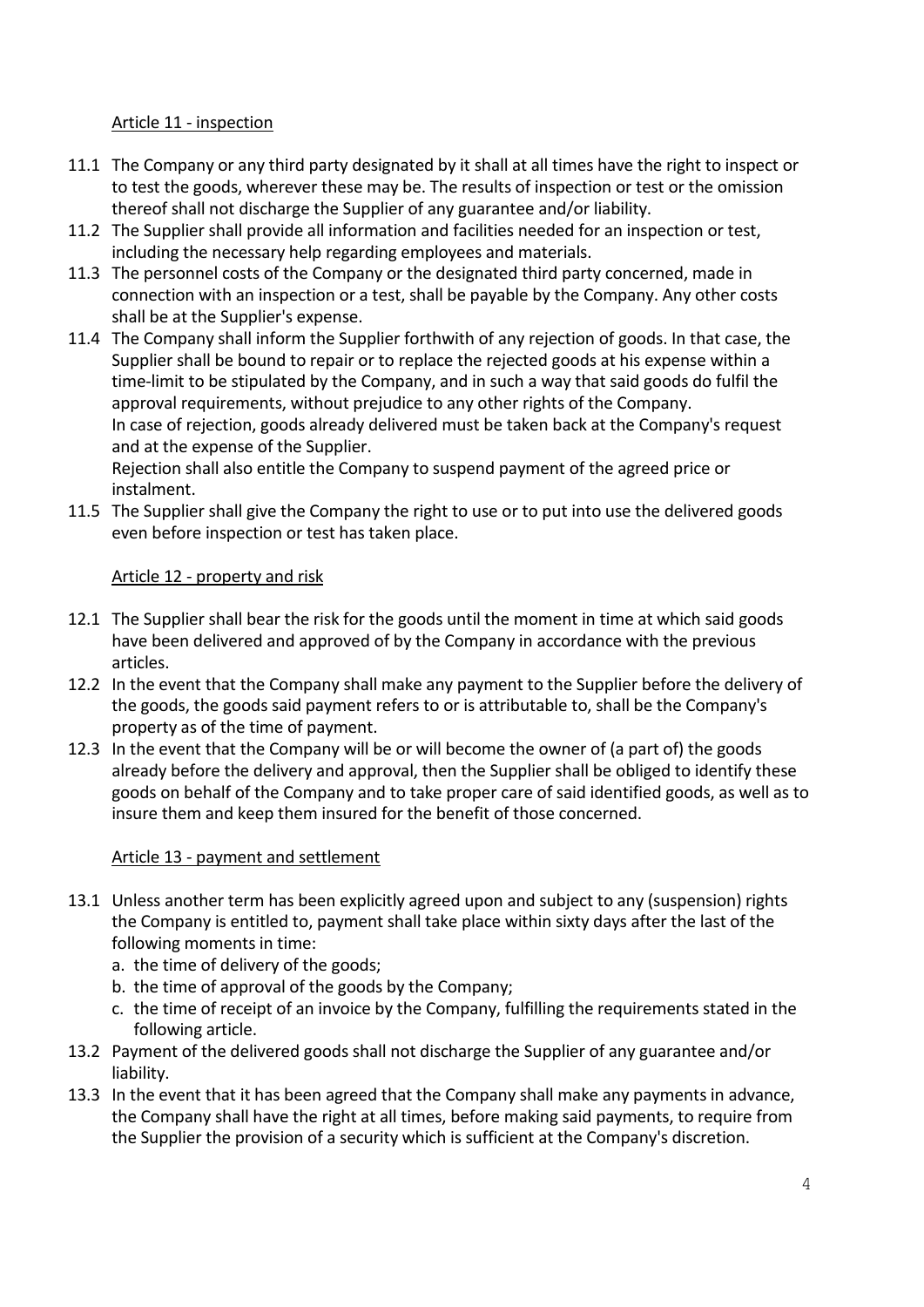- 13.4 In the event that the Company has a well founded fear that the Supplier will not fulfil his obligations, the Company shall be entitled to suspend the fulfilment of the Company's own obligations.
- 13.5 The Company shall be authorized to settle any amounts payable to the Supplier or to companies associated with the Supplier with any claims the Company (or any party associated with the Company) has on the Supplier or on any companies associated with the Supplier, irrespective of the fact whether the amounts concerned are due or not.

## Article 14 - invoicing

- 14.1 The invoices to be sent to the Company by the Supplier shall fulfil the requirements set by or by virtue of the Wet op de Omzetbelasting (Turnover Tax Act).
- 14.2 The invoices of the Supplier must be accompanied by notes signed for approval by a person authorized by the Company.
- 14.3 Invoices not fulfilling the requirements set out in the previous paragraphs of this article shall not be dealt with nor paid.

## Article 15 - return shipments

- 15.1 The Company shall be entitled to return the goods bought from the Supplier, thereby crediting and requiring refund of the price originally charged by the Supplier to the Company for said goods, if as a result of actions or failure to act by the Supplier, the situation in the market and/or the marketability of these acquired goods is essentially different from what it was at the time of the formation of the agreement.
- 15.2 Furthermore the Company shall be entitled to return the goods bought from the Supplier within twelve months after the delivery without stating the reasons, in the event the goods deviate regarding packaging or labelling from what is usual for the goods concerned (for instance so-called action lots), thereby crediting and requiring refund of the price originally charged by the Supplier to the Company for said goods.

## Article 16 - guarantee

- 16.1 The Supplier shall repair forthwith any and all defects, shown by the goods after the delivery in consultation with the Company, and in the event that in the Company's opinion repairs are not possible, replace said goods, without prejudice to the Supplier's liability and any further rights of the Company.
- 16.2 Any and all costs of repairing the defect or replacing the goods shall be payable by the Supplier.
- 16.3 In the event that the Supplier does not repair the defect forthwith and/or sufficiently, or if the reparation of the defect cannot be postponed, the Company shall have the right to carry out the necessary actions or have these carried out at the Supplier's expense. In the event that the Company exercises this right, the Company shall inform the Supplier in writing.
- 16.4 Any obligations under the guarantee shall apply unimpaired after the reparation or replacement of the goods.
- 16.5 The Supplier shall hold harmless and indemnify the Company against any and all claims by third parties with regard to defects to the goods, under whatever name.
- 16.6 A report of an independent expert concerning the relevant defects shall be conclusive evidence between parties in the event of a claim by the Company based on the guarantee referred to hereby. Said report need not include any information on the identity of the clients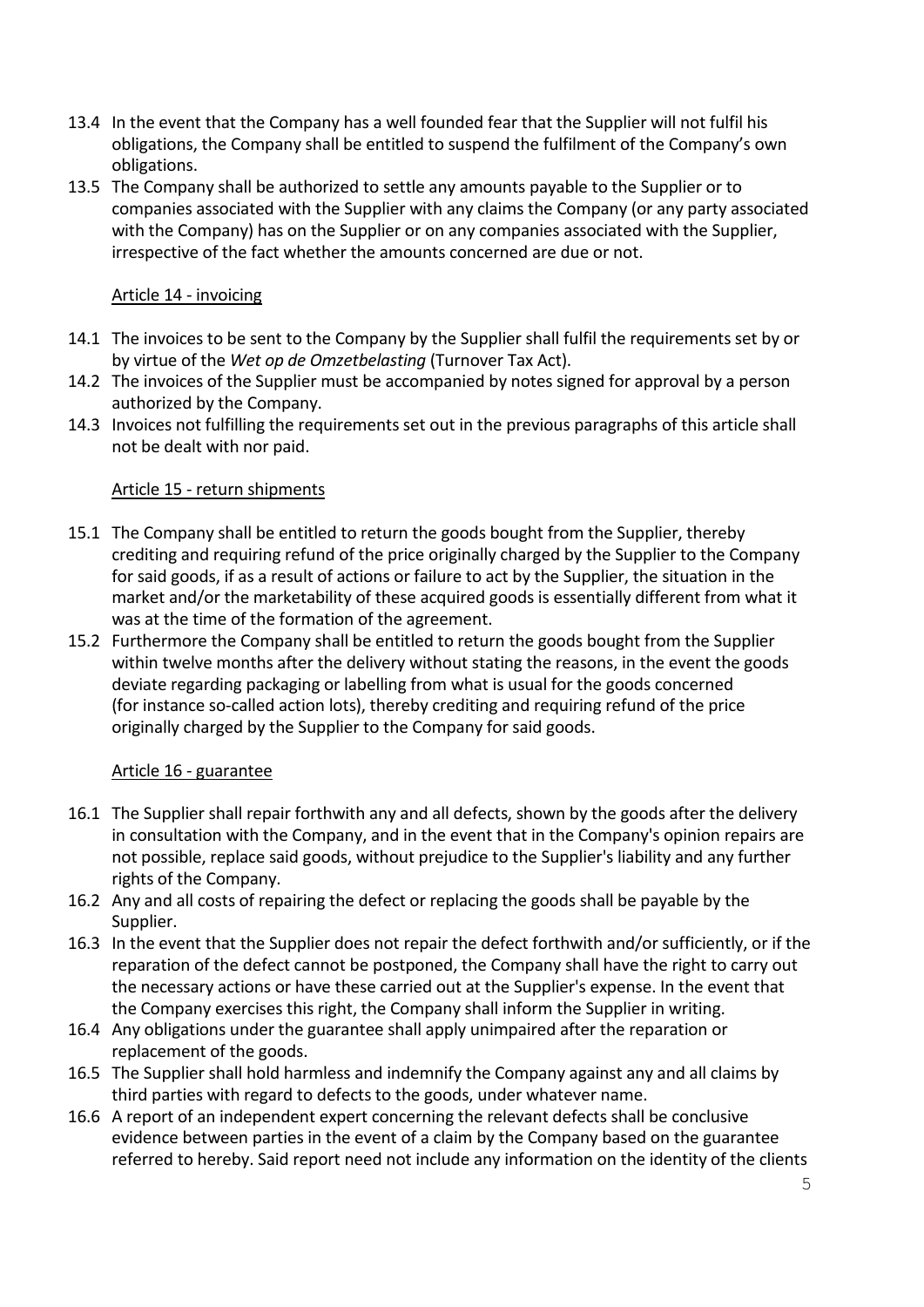of the Company, nor on the place where the goods are. Moreover, the Company shall not be bound to inform the Supplier of such data.

# Article 17 - liability

- 17.1 The Supplier shall be liable for all and any damage and costs, inclusive of business and other indirect damage (whereby loss of profit), arising from defects to the delivered goods or other shortcomings, whether attributable or not, of the Supplier and/or caused by natural persons or legal entities working for the Supplier or by any employed, directly or indirectly, by (one of) said natural persons or legal entities.
- 17.2 The Supplier shall hold harmless and indemnify the Company against any and all claims by third parties he is liable for, of whatever name.
- 17.3 The Supplier shall insure his liability as described in this article to a sufficient amount and shall allow the Company inspection of the documents referring to said insurance, among which the policy and premium receipts.
- 17.4 The provisions of article 16 paragraph 6 also apply.

# Article 18 - complete or partial dissolution

- 18.1 In the cases provided for by the Law, as well as in the event that the Supplier does not, not in time or not sufficiently fulfil one or more obligations arising for him from the agreement, or in the event that there is serious doubt as to the Supplier being able to fulfil his contractual obligation towards the Company, as well as in the event of bankruptcy, suspension of payments, complete or partial stoppage of work, liquidation, transfer or encumbrance of the Supplier's business, including the transfer or pledging of an important part of his debts receivable and furthermore in the event that any goods of the Supplier are attached before judgement or in execution, the Company shall have the right to dissolve the agreement partially or wholly without notice of default or judicial intervention, by means of a written notice sent to the Supplier, and all this without the Company being liable to any compensation and without prejudice to the Company's further rights.
- 18.2 In the event that goods have already been delivered in connection with the execution of the agreement, the Company shall have the right to keep these goods in case of dissolution, subject to the payment of the part of the price referring to said goods, or to return these goods to the Supplier at his risk and expense and to reclaim the payments already made for these goods, all this at the Company's discretion and without prejudice to the Company's further rights.
- 18.3 The claims which the Company may have or get as a result of the dissolution of the agreement, its possible claim for compensation of damage and costs inclusive, shall be immediately and fully payable.

## Article 19 - subcontracting - transfer

19.1 Without explicit prior consent of the Company, the Supplier shall not subcontract the agreement or any part thereof to third parties nor transfer his obligations arising from the agreement or a part thereof to third parties, nor use any other employees than his own staff (for instance employees made available (hired out) for the execution of the agreement. The Company shall have the right to attach conditions to any consent to be given by the Company. Consent given by the Company shall not release the Supplier from any obligation arising from the agreement concluded between the parties.